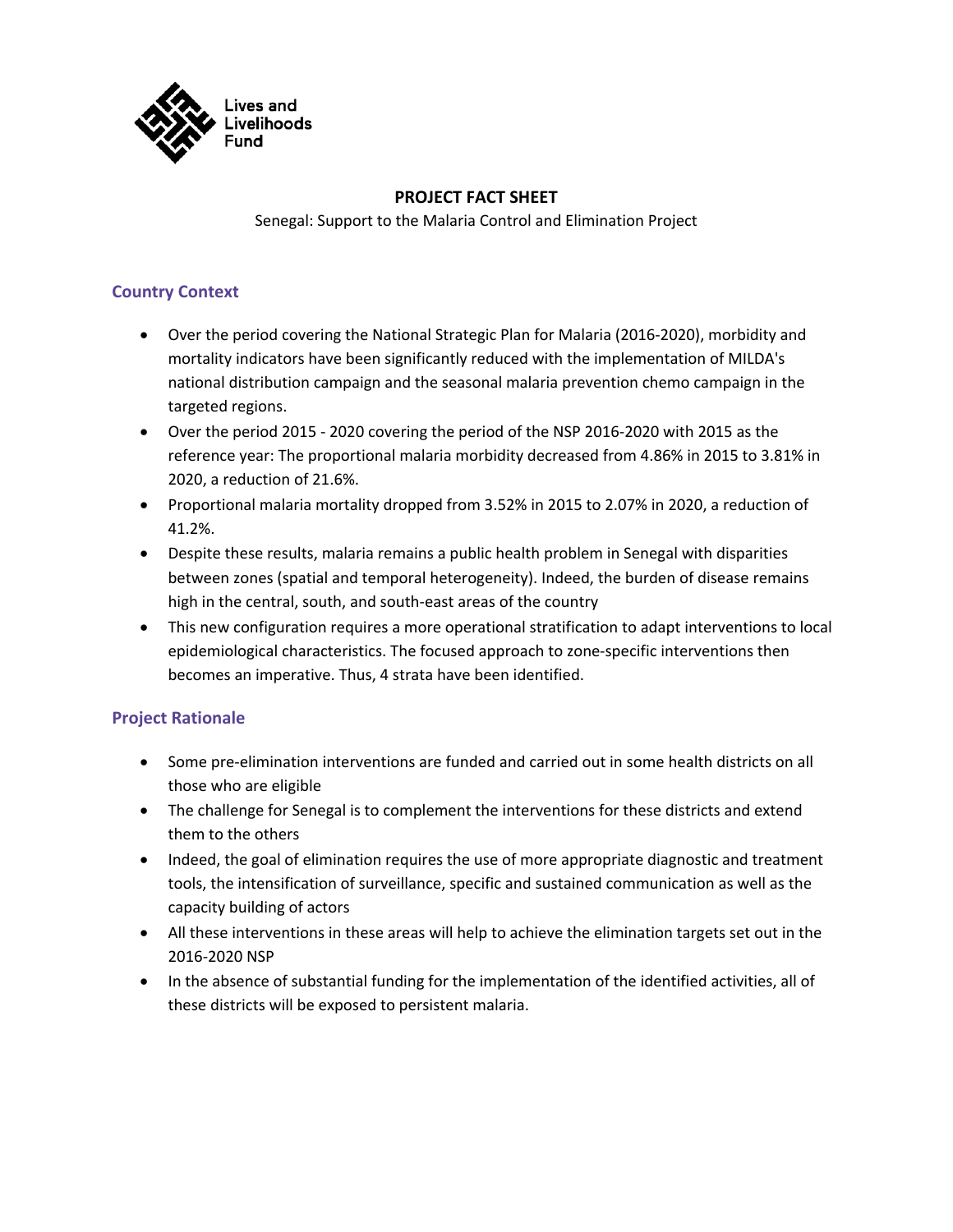

# **Project Objectives**

- To accelerate the achievement of the epidemiological threshold of pre-elimination of malaria (less than one case per 1000) in the central regions of Senegal
- Reduce malaria incidence by at least 75% compared to 2015 in target districts
- Interrupt local transmission in eligible districts

# **Project Components**

The project activities are based on the following components:

- **Component A =** Acquisition and distribution of Long-Lasting Insecticide-Treated Nets (LLIN), Indoor Residual Spraying (IRS), Rapid Diagnostic Tests (RDT), Laboratory equipment and Anti-Malarial Drugs.
- **Component B =** Training of health personnel
- **Component C =** Communication for Behavior Change. Advocacy and communication as part of the implementation of an elimination project
- **Component D =** Case Malaria Management and Monitoring & Evaluation
- **Component E =** Vector Control (MILDA, AID)
- **Component F =** Improved TPI 3 coverage at target district level
- **Component G =** Supply management
- **Component H =** Strengthening surveillance and response
- **Component I =** Monitoring-assessment
- **Component J =** Support for project management

### **Key project information**

- BID: 89% (US\$32 million of which 30% is granted by the LLF fund and 70% ready)
- ETAT: 11% (\$4 million)
- Total Project Amount: \$36 million
- **LLF Financing:** \$ 22.4 million, OCR \$ 9.6 million, grant
- **Co-financing** \$ 4.4 million (Government)
- Project Approval Date: September 2016
- Date signed: Funding Agreement signed January 23, 2017
- Effective Date: April 17, 2017
- IDB approval of the project: 24 December 2016
- Temperamental Sales Agreement: 2SEN-1016
- Project end date: 31 December 2021
- Project implementation period: 3 years from effectiveness

### **Expected Outcomes**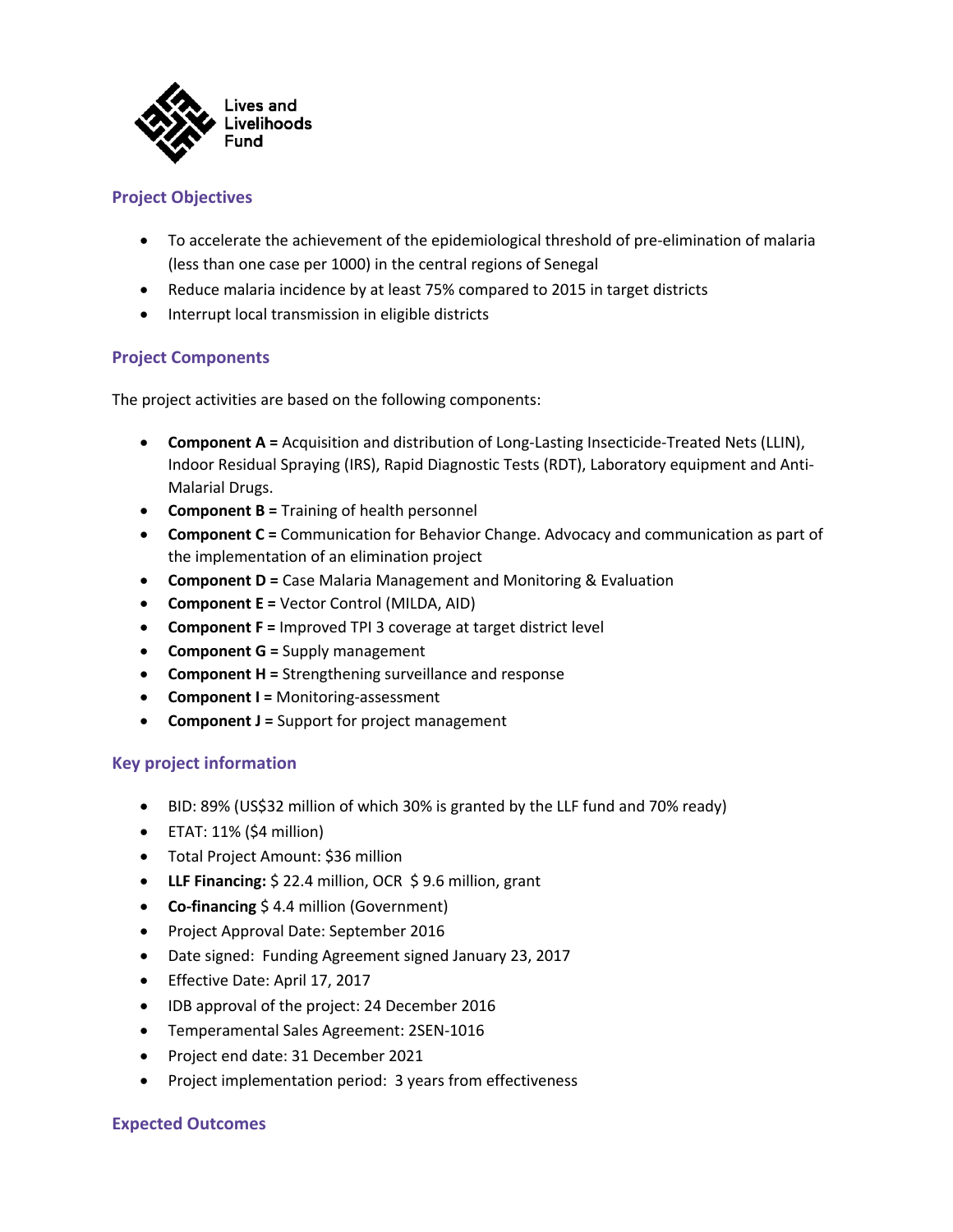

- Reducing the incidence of malaria by at least 75% compared to 2015 in target districts
- Stop local transmission in eligible districts

# **Benefits and impact**

- 2 million people provided free Long-Lasting Insecticide-Treated Nets (LLINs)
- 1.56 million suspected cases checked using Rapid Diagnosis Tests (RDT)
- 62,142 cases managed with appropriate antimalarial drugs at the primary healthcare level
- 4 million people exposed to Information Education and Communication (IEC/BCC) activities
- 432 health personnel trained on malaria control and case management
- Building the capacity of health actors
- Accountability of actors at all levels
- Significant improvement in the level of coverage of interventions
	- **\*** Mosquito nets: 90% use; 100% possession
	- v Intermittent Preventive Treatment in Pregnant Women: 80% -
	- v Intra-Residential spray: 100% (targeted areas)
	- v Investigations: 100%
	- $\ddot{\bullet}$  Support: 100%
- Interruption of local transmission at the targeted district level
- Recipient population: 3,987,786
- Significant reduction in impact indicators
- Proportional malaria morbidity decreased from 4.86% in 2015 to 3.81% in 2020, a reduction of 21.6%.
- Proportional malaria mortality dropped from 3.52% in 2015 to 2.07% in 2020, a reduction of 41.2%.
- Protecting populations by insecticide-treated nets, diagnosing, and treating malaria cases early through testing and effective drugs.
- Intermittent preventive treatment in pregnant women, intra-domestic sprinkling, capacity building, communication for behavioral change, investigation of malaria cases, home management of cases in communities, institutional support, etc.

### **Data around beneficiary communities / individuals**

- The management of malaria cases between 2015 and 2020 has improved significantly. Even if the 100% target is not met.
- Increased availability of TDRs and ACTs has improved diagnostic and appropriate treatment performance.
- The rate of diagnostic testing remains above 99%. Compared to 2015 this rate increased by 0.3% in 2020 from 99.3% in 2015 to 99.7% in 2020.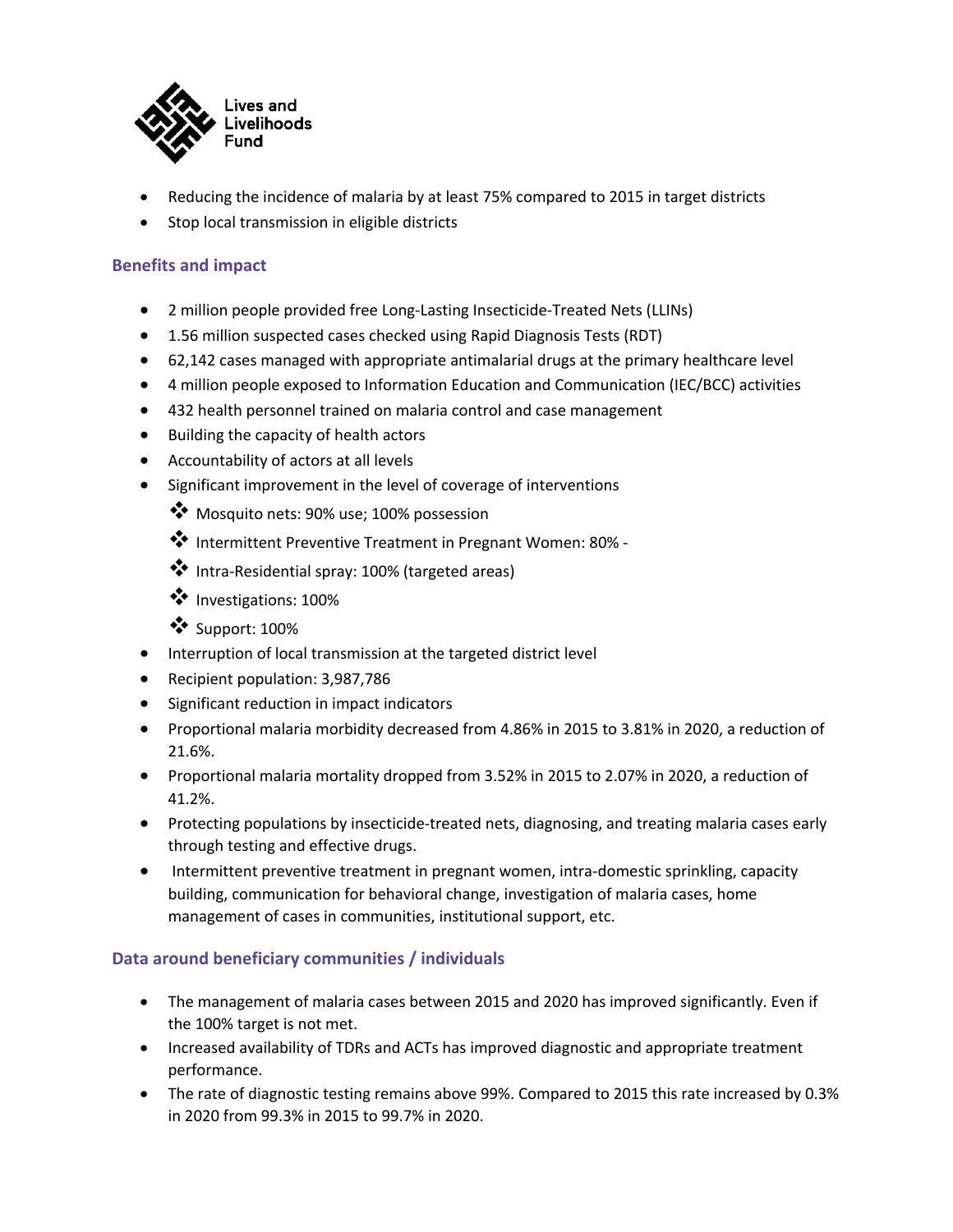

- According to the Demographic Health Survey (EDC) between 2016 and 2018 the parasitic prevalence rose from 0.9% to 0.4%
- Changes in the positivity rate of the tests confirm the reductions in malaria morbidity and mortality recorded in the country in 2020. Between 2015 and 2020 there was a 42% reduction in the test positivity rate from 34.9% in 2015 to 20.2% in 2020.
- The ACT dispensation rate for confirmed cases improved markedly with a 5% increase between 2015 and 2020 from 95.2% in 2015 to 99.9% in 2020
- The results of the 2019 EDS-Continue show an increase in the ownership and accessibility of MILDA by populations. Rates of MILDA use in the general population, children under 5 years of age and pregnant women have improved markedly.
- These results are attributable to the mass distribution campaign organized during the first half of 2019. Compared to 2015, ownership increased by 5% from 76.8% in 2015 to 81% in 2019. Over the same period:
	- $\div$  The rate of use of MILDA in the general population increased from 51% in 2015 to 62.5% in 2019.
	- $\cdot \cdot$  The rate of use of MILDA among children under 5 years of age has increased from 55.4% in 2015 to 65.4% in 2019.
	- $\cdot \cdot$  The rate of use of MILDA among pregnant women increased from 51.8% in 2015 to 68.1% in 2019
- With routine distribution strategies reorganized and strengthened in 2020 that have resulted in the distribution of 581,648 MILDA, it is hoped that the results of the 2020 Malaria Indicators Survey will confirm the continued improvement in these indicators.
- The various initiatives implemented between 2017 and 2020 by the programme and its partners for the relaunch of intermittent preventive treatment in pregnant women have really paid off.
- From 2015 to 2020, IPT coverage indicators for pregnant women have shown a positive development despite the MS breakdowns recorded at certain delivery points in 2016 and 2018.
- Coverage in ICT 2 (the number of women seen in antenatal care who received direct treatment with two doses of pyrimetamine sulfadoxine) increased from 70% in 2015 to 75% in 2020, an increase of 7.4%.
- And coverage in TPI 3 (the number of women seen in antenatal consultations who received directly observed treatment with three doses of pyrimetamine sulfadoxine) increased by 47.3% from 42.7% in 2015 to 62.9% in 2020.
- And coverage in TPI 3 (the number of women seen in antenatal consultations who received directly observed treatment with three doses of pyrimethamine sulfoxide) increased by 47.3% from 42.7% in 2015 to 62.9% in 2020.

# **Strategic departments and services**

- Ministry of Health and Social Action
- Ministry of Finance and Budget